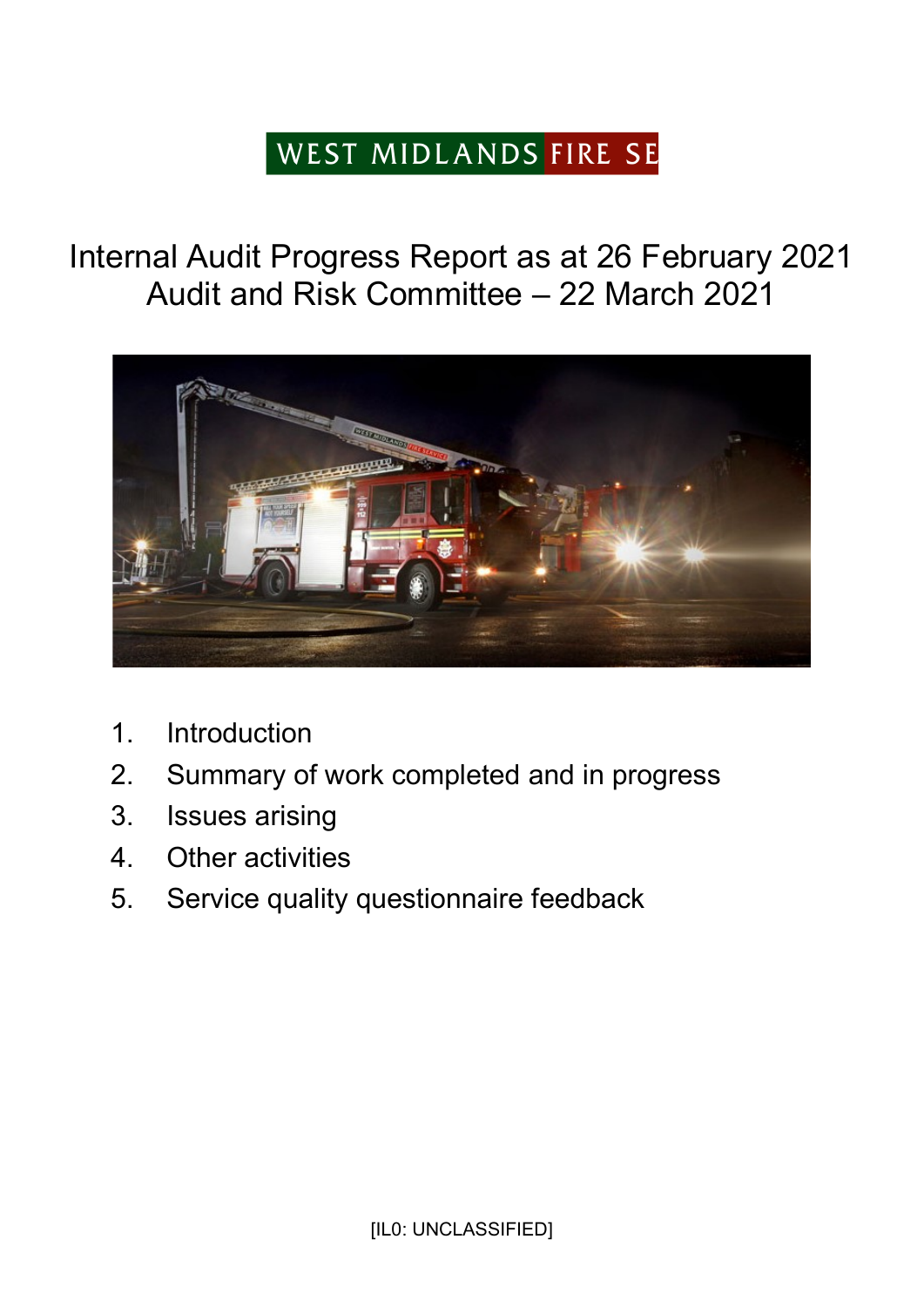## 1 Introduction

The purpose of this report is to bring the Audit and Risk Committee up to date with the progress made against the delivery of the 2020/21 Internal Audit plan.

The information included in this progress report will feed into and inform our overall opinion in our Internal Audit annual report issued at the year end.

Where appropriate each report we issue during the year is given an overall opinion based on the following criteria:

| <b>Limited</b>      | • A risk of objectives not being achieved due<br>to the absence of key internal controls and<br>a significant breakdown in the application<br>of controls.                    |
|---------------------|-------------------------------------------------------------------------------------------------------------------------------------------------------------------------------|
|                     |                                                                                                                                                                               |
|                     |                                                                                                                                                                               |
| <b>Satisfactory</b> | • A sufficient framework of key controls for<br>objectives to be achieved, but the control<br>framework could be stronger, and controls<br>are applied, but with some lapses. |
|                     |                                                                                                                                                                               |
|                     |                                                                                                                                                                               |
| <b>Substantial</b>  | A robust framework of controls ensures<br>objectives are likely to be achieved and<br>controls are applied continuously or with<br>only minor lapses.                         |
|                     |                                                                                                                                                                               |

This is based upon the number and type of recommendations we make in each report. Each recommendation is categorised in line with the following:

#### Priority rating for issues identified

**Fundamental action is** imperative to ensure that the objectives for the area under review are met.

Significant requires action to avoid exposure to significant risks in achieving the objectives for the area under review.

Merits attention action is advised to enhance risk mitigation, or control and operational efficiency.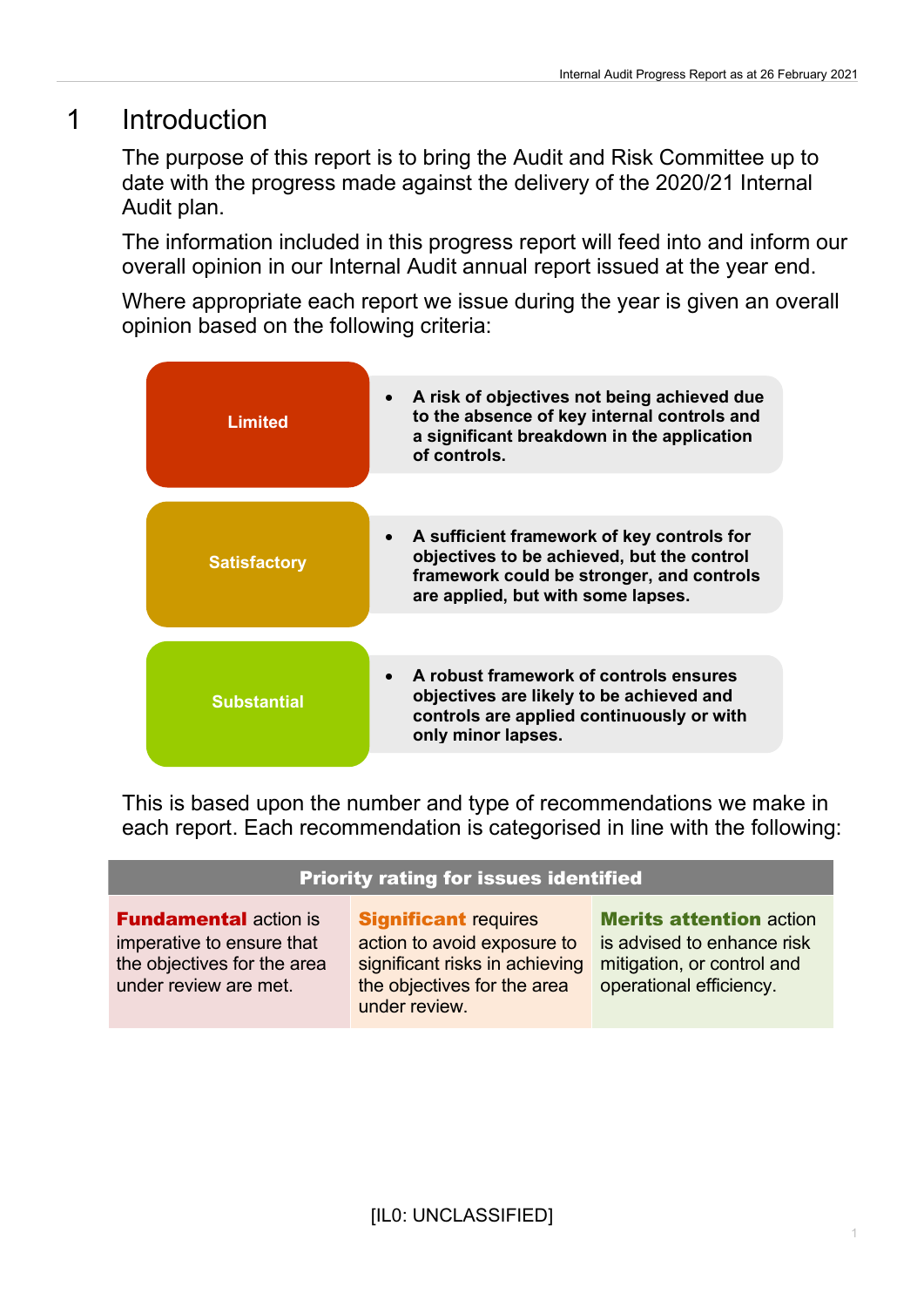## 2 Summary of work in progress as at 26 February 2021

| <b>Auditable Area</b>                        | <b>ANA</b><br><b>Rating</b> | <b>Suggested/Agreed Actions</b> |                         |                            |                |                           | <b>Level of</b>    |
|----------------------------------------------|-----------------------------|---------------------------------|-------------------------|----------------------------|----------------|---------------------------|--------------------|
|                                              |                             | <b>Fundamental</b>              | <b>Significant</b>      | <b>Merits</b><br>attention | <b>Total</b>   | <b>Number</b><br>accepted | <b>Assurance</b>   |
| <b>Complete and reported for first time:</b> |                             |                                 |                         |                            |                |                           |                    |
| <b>Absence Management</b>                    | <b>Medium</b>               | $\overline{0}$                  | 5                       | $\overline{1}$             | 6              | 6                         | Limited            |
| <b>Accounts Receivable</b>                   | <b>KFS</b>                  | $\overline{0}$                  | $\overline{0}$          | $\overline{0}$             | $\overline{0}$ | <b>NA</b>                 | <b>Substantial</b> |
| <b>Accounts Payable</b>                      | <b>KFS</b>                  | $\overline{0}$                  | $\overline{0}$          | $\mathbf 0$                | $\overline{0}$ | <b>NA</b>                 | <b>Substantial</b> |
| Payroll                                      | <b>KFS</b>                  | $\overline{0}$                  | $\overline{\mathbf{1}}$ | $\overline{1}$             | $\overline{2}$ | $\overline{2}$            | <b>Substantial</b> |
| <b>Fixed Asset Accounting/Asset Planning</b> | <b>KFS</b>                  | $\overline{0}$                  | $\overline{0}$          | $\overline{0}$             | $\overline{0}$ | <b>NA</b>                 | <b>Substantial</b> |
|                                              |                             |                                 |                         |                            |                |                           |                    |
| In progress:                                 |                             |                                 |                         |                            |                |                           |                    |
| Fire Stations - Management of Fuel           | <b>Medium</b>               |                                 |                         |                            |                |                           |                    |
| <b>Data Protection</b>                       | <b>High</b>                 |                                 |                         |                            |                |                           |                    |
| T                                            | <b>High</b>                 |                                 |                         |                            |                |                           |                    |
| <b>Budgetary Control</b>                     | <b>KFS</b>                  |                                 |                         |                            |                |                           |                    |
| Governance                                   | <b>High</b>                 |                                 |                         |                            |                |                           |                    |
| <b>Risk Management</b>                       | <b>High</b>                 |                                 |                         |                            |                |                           |                    |
|                                              |                             |                                 |                         |                            |                |                           |                    |

[IL0: UNCLASSIFIED]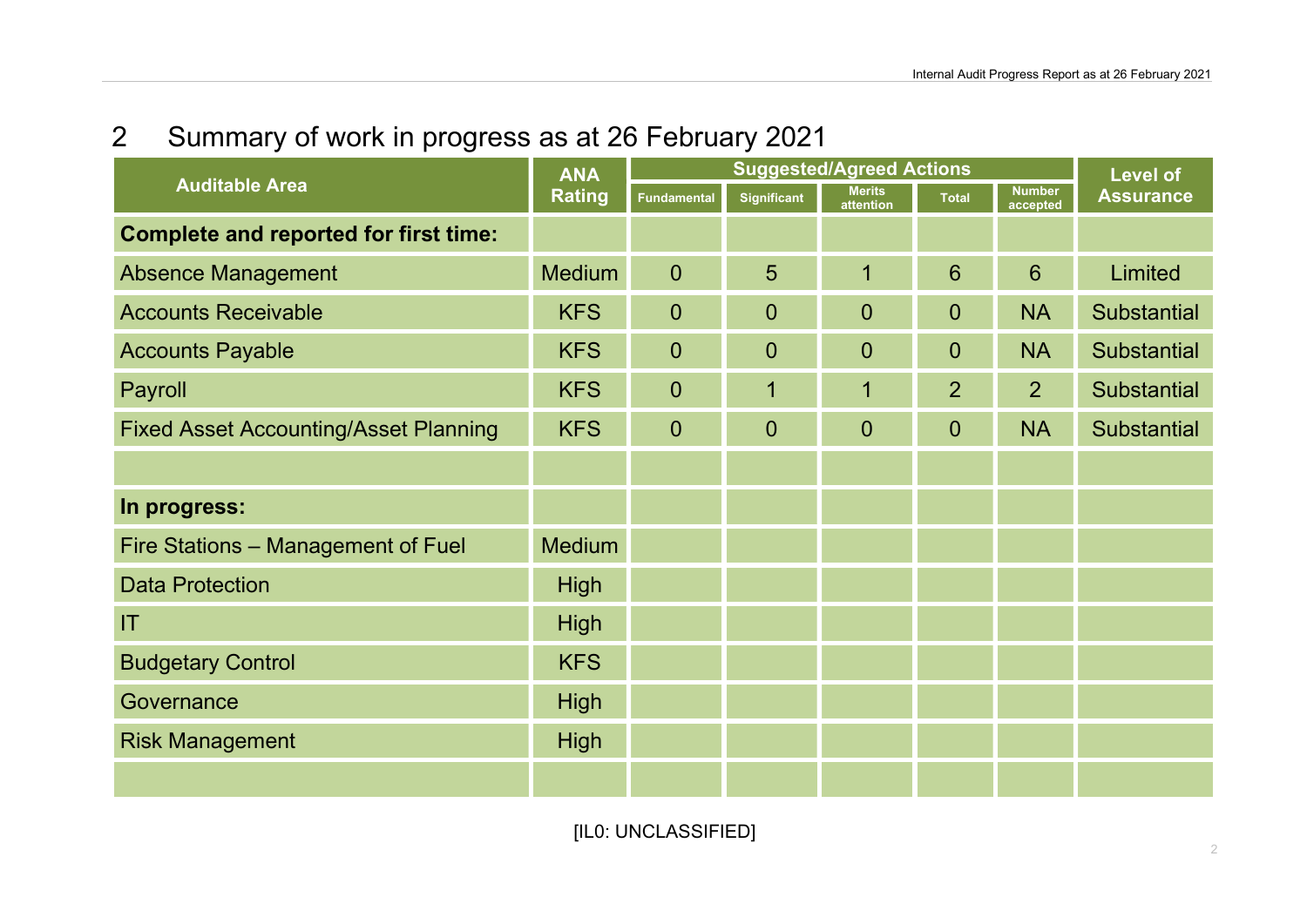| <b>Auditable Area</b>                                       | <b>ANA</b><br>Rating | <b>Suggested/Agreed Actions</b> |                    |                            |              |                           | <b>Level of</b>  |
|-------------------------------------------------------------|----------------------|---------------------------------|--------------------|----------------------------|--------------|---------------------------|------------------|
|                                                             |                      | Fundamental                     | <b>Significant</b> | <b>Merits</b><br>attention | <b>Total</b> | <b>Number</b><br>accepted | <b>Assurance</b> |
| To be started:                                              |                      |                                 |                    |                            |              |                           |                  |
| All planned reviews are either completed<br>or in progress. |                      |                                 |                    |                            |              |                           |                  |

Key: KFS = Key Financial System

ANA = Audit Needs Assessment

Draft = Draft report issued to client and awaiting formal response

NA = Not Applicable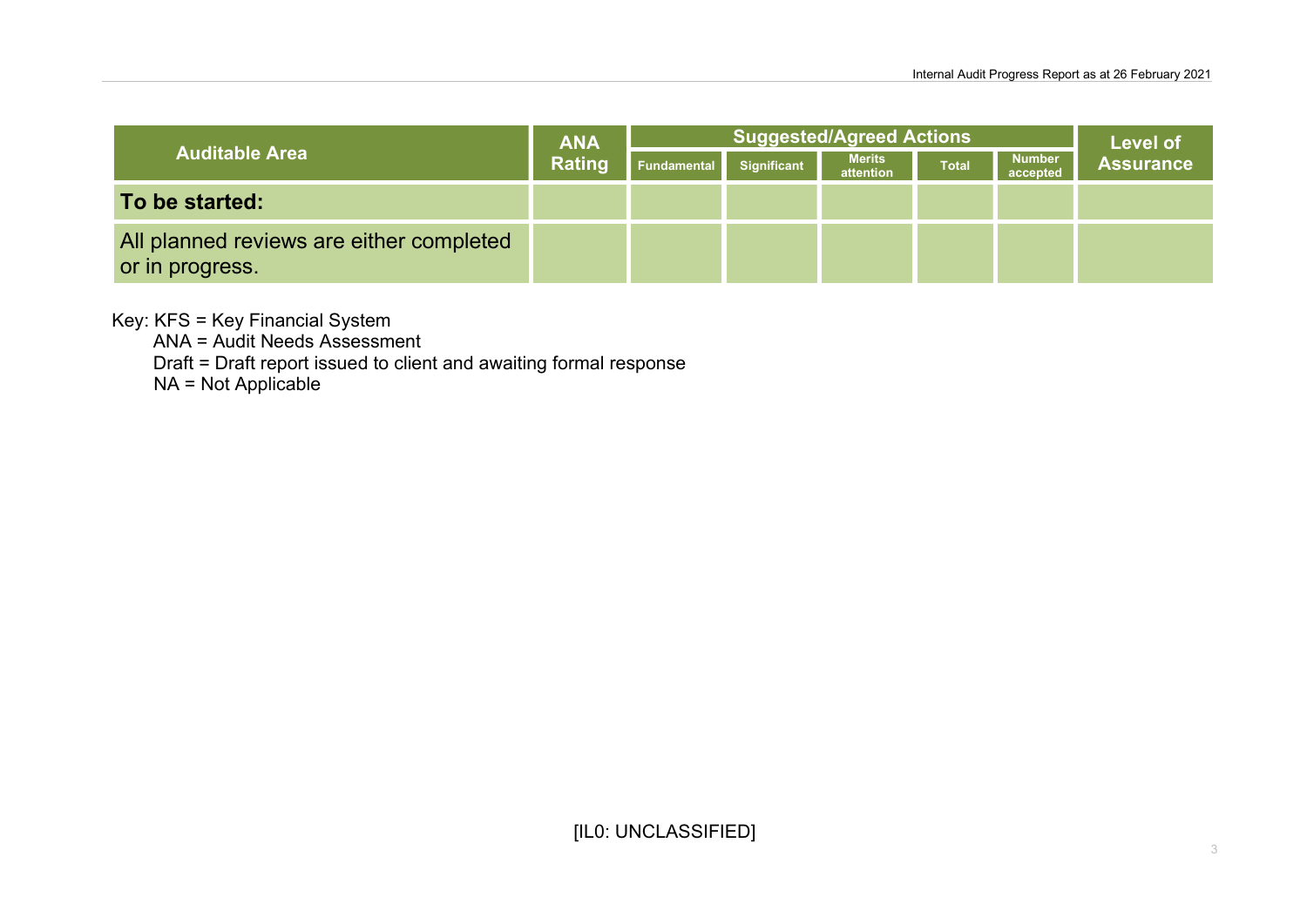## 3 Issues arising

#### Absence Management

A review was undertaken to provide assurance of compliance with the requirements of the absence management policy. The review identified issues relating to:

- Examples were found of managers not following guidance on the recording of Fit notes (a Fit note is an official written statement from a doctor giving their medical opinion on a person's fitness for work) within the Authority's Human Resources (HR) management systems, including long term absences. In some cases, there was insufficient evidence to cover the total periods of sickness for these employees.
- One instance was found where a manager had made a decision outside of normal absence management procedures without seeking the advice of HR. This creates a risk that the Authority may not be able to demonstrate that actions are applied consistently and equitably.
- There was a lack of record keeping evidencing that an absence for an employee reaching a staged trigger, had been managed in accordance with the authority's attendance management policy. There were certain mitigating circumstances, as responsibility for monitoring the absence had passed between manager's, but the root cause was that the necessary information had not been properly recorded and correctly updated to the required HR systems, and as such there was no clear trail of information to enable an informed handover to take place.
- There were no additional management checks on a sample of absences that had hit sickness triggers for compliance checking and monitoring.

The report has been discussed with the Authority and the suggested actions agreed and an action plan devised for implementation.

#### Accounts Receivable

A review of the accounts receivable system was undertaken to ensure that an effective system was in place for raising invoices and managing debtors. This included the integrity and reliability of charging information recorded in the accounts, the collection of payments and the process to monitor and report the debtor position.

#### Accounts Payable

A review of the accounts payable system was undertaken to ensure that adequate key controls were in place. Our review focused on the controls designed to prevent, overpayments, fraud and incorrect accounting.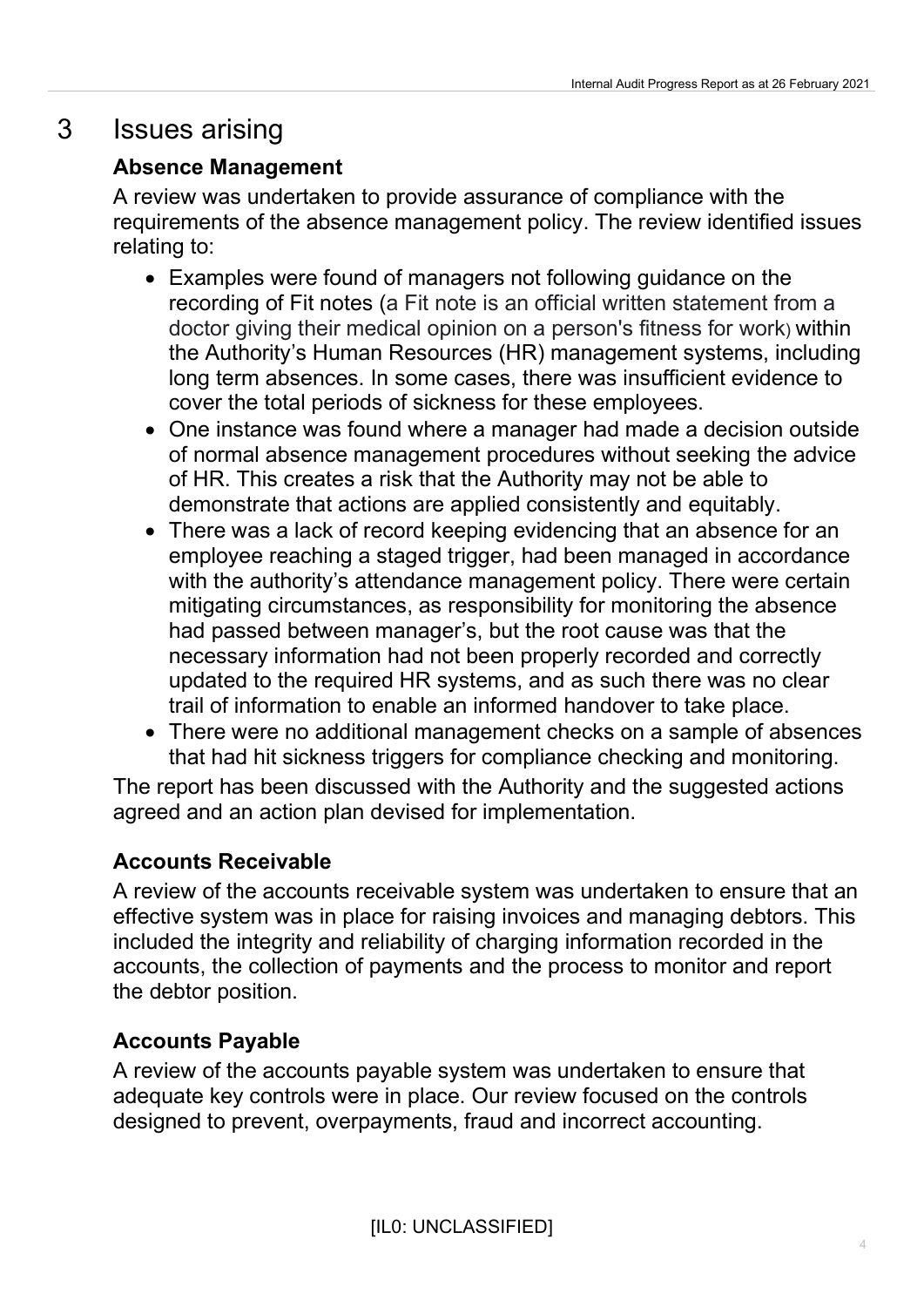#### Payroll

A review of the payroll process was undertaken to ensure that the Fire Service had appropriate controls in place to mitigate the risk of fraud and error in the calculation, recording and payment of the payroll. We identified an issue, which was a re-iteration of the recommendation made in last year's report relating to:

 The People Support Services section did not have formal procedure notes which detailed the process for obtaining and evidencing approval for new starters.

#### Fixed Asset Accounting/Asset Planning

An audit of fixed asset accounting was undertaken in respect of planned capital expenditure. The review was undertaken to provide assurance that an appropriate process was in place to maintain details of fixed assets and to record them correctly in the accounts.

## 4 Other activities

#### Advice and Guidance

We provide on-going advice and guidance to the authority to assist with the continuous improvement of the overall control environment.

#### Ad hoc Training

We provided training to the committee on the role of Internal Audit and the responsibilities of the Audit and Risk Committee in monitoring this function. In addition, we provided training on "Fraud Awareness".

#### CIPFA – Audit Committee Updates

We continue to present the regular CIPFA Audit Committee Updates to the Audit and Risk Committee.

#### Internal Audit Plan 2020/21

We submitted the Internal Audit annual plan for 2020/21 to the committee for approval at the July 2020 meeting.

#### Internal Audit Annual Report 2019/20

We presented the Internal Audit annual report for 2019/20 to the committee for comment and approval at the July 2020 meeting.

#### Counter Fraud

We continue to lead on the Cabinet Office's National Fraud Initiative and their other associated fraud related activity (such as the Annual Fraud Survey), on